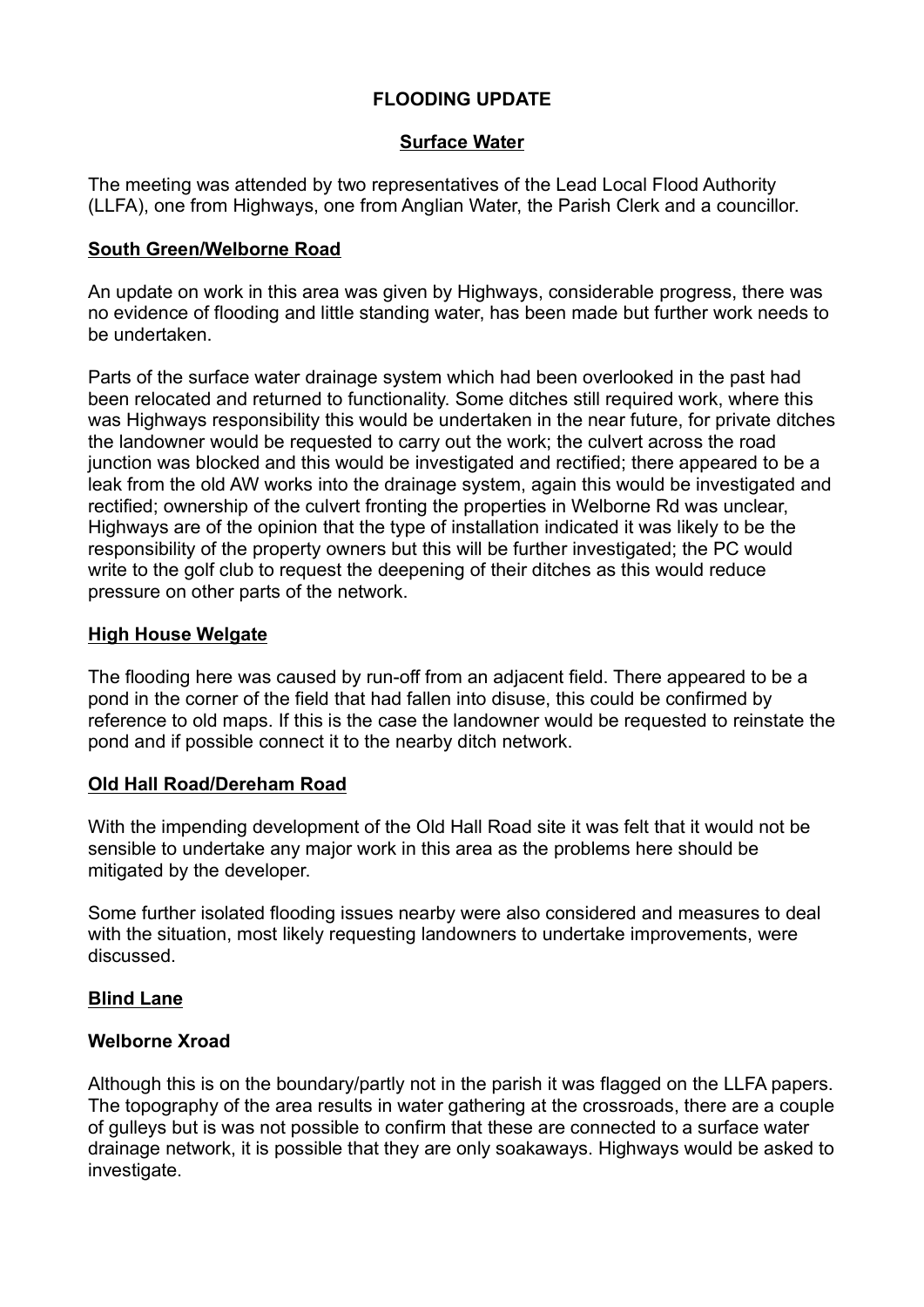# Whitford Bridge end

Improvements could be made here and the LLFA would progress these.

#### Burgh Lane

This has no easy solution, there is no surface water drainage or ditch system or watercourse to which the water collecting here can be diverted.

# Sewage/Anglian Water

#### General

AW is surveying the entire system, they have identified significant fat contamination which needs to be cleared. They will also be working to identify unauthorised surface water connections to the sewage system, which cause additional strain at times of high rainfall.

Where there is surface flooding this can enter the sewer system through inspection chambers/covers contributing to the overloading of the system. However, it was apparent that, even when these other problems are corrected, the pumping station etc. needs upgrading.

#### Dereham Road Mattishall News area

Obviously the new development at Walnut Tree Fields could have some influence on problems in this area. Mitigation measures should be in place to ensure that surface water, which enters the watercourse which passes under the road at this point, is no worse than that which occurred before the development. However, this is a highly technical area and would require expert guidance to fully understand.

The sewer system is much easier to understand, the following paragraph is taken directly from the reports commissioned by Abel Homes.

The pumped discharge rate of 5.0 l/s will have a detrimental impact of the local sewer network and increase off-site flood risk. Anglian Water have undertaken a modelling exercise and established suitable off-site reinforcement works to mitigate this risk. The predicted total capital scheme cost for the required off-site reinforcement works is £251,298 with an indicative developer contribution of £176,614 as a commuted sum payment.

There seems to be no mention of this in BDC documents and it would have been the subject of a separate S106 agreement between the developer and AW.